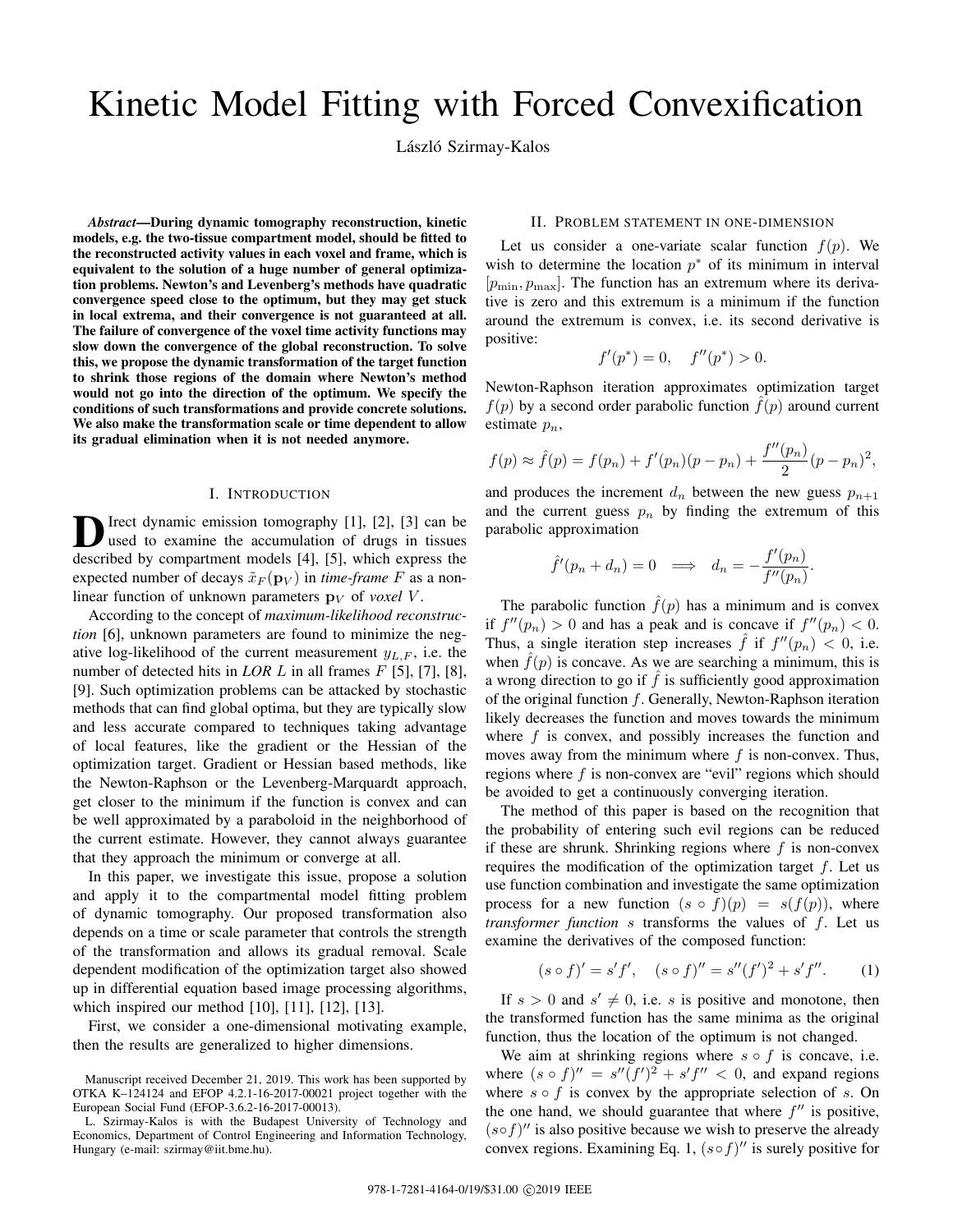positive  $f''$  if both  $s'$  and  $s''$  are positive. On the other hand, shrinking happens when there are points where  $f''$  is negative, but  $(s \circ f)''$  becomes positive, which requires s'' be positive. Summarizing,

$$
s > 0, \quad s' > 0, \quad s'' > 0,\tag{2}
$$

i.e. s is an increasing and convex function. It is enough to guarantee these properties in search domain  $[p_{\min}, p_{\max}]$ , which contains only non-negative numbers in our target applications.

Let us consider the Newton-Raphson iteration scheme for  $(s \circ f)$  instead of f. The increment is

 $\sim$ 

$$
d_n = -\frac{(s \circ f)'(p_n)}{(s \circ f)''(p_n)} = -\frac{f'(p_n)}{f''(p_n) + \frac{s''(f)}{s'(f)}(f'(p_n))^2}.
$$

In addition to Eq. 2, we can impose further requirements. For example, if we multiply target function  $f$  by a positive number, its shape and location of minima do not change, thus there is no reason to modify the increment. This imposes another requirement on transformer function s. The increment should be *independent of multiplying* f *by a constant*, which happens when  $s''(f)/s'(f)$  is inversely proportional to the scaler applied to  $f$ . This option leads to the following transformer  $s$ :

$$
\frac{s''(f)}{s'(f)} = \frac{t}{f} \quad \Longrightarrow \quad s'(f) = f^t \tag{3}
$$

where t is a *scale parameter*. Considering that s must be an increasing and convex function,  $t$  should be greater than 0. With this choice, the increment is

$$
d_n = -\frac{f'(p_n)}{f''(p_n) + \frac{t}{f(p_n)}(f'(p_n))^2}.
$$

On the other hand, the increment may be chosen to be *independent of constant addition*, which can be satisfied by making  $s''/s'$  constant since in other factors only the derivative of  $f$  shows up, which is not modified by a constant addition. The resulting scheme is

$$
\frac{s''(f)}{s'(f)} = t \quad \Longrightarrow \quad s'(f) = e^{tf},\tag{4}
$$

.

With this choice, the increment becomes

$$
d_n = -\frac{f'(p_n)}{f''(p_n) + t(f'(p_n))^2}
$$

We use the scaling independent method (Eq. 3) in our experiments, the two approaches do not differ much under typical circumstances.

## *A. Demonstration with an analytic function*

In order to demonstrate the transformation and its effect, we take a simple example function

$$
f(p) = \cos(p) + \frac{p}{3} + 1
$$

in the domain of [0, 10]. This function and its first and second derivatives are shown by Fig. 1. The function has three local minima in the specified domain, at the left boundary  $p = 0$ , at  $p = 2.8$ , which is also the global minimum, and at  $p =$ 9.1, which is a local, but not global minimum. Other extrema are maxima, including  $p = 0.3$ ,  $p = 6.4$ , and at the right boundary  $p = 10$ . Newton-Raphson iteration is started at a random value in the  $[1, 6]$  interval, which is in between the two local maxima, thus optimization should find the global minimum if it continuously approaching it. However, Newton-Raphson iteration does not guarantee such continuous approach toward the optimum, it may get farther away, may reach points of higher target value, and may even leave the domain. When iteration leaves the [0, 10] domain or the target function value increases, the current position is randomly re-selected from full domain [0,10].



Fig. 1. Example function  $f(p) = \cos(p) + \frac{p}{3} + 1$  for minimum search and its transformed versions  $s(f(p), t)$  with  $t = 3$  and  $t = 7$ , respectively. The optimum is at  $p = 2.8$  in all cases. We also depicted the convex regions with yellow stripes where the Newton-Raphson method is safely converging.

We repeated the same experiment with two versions of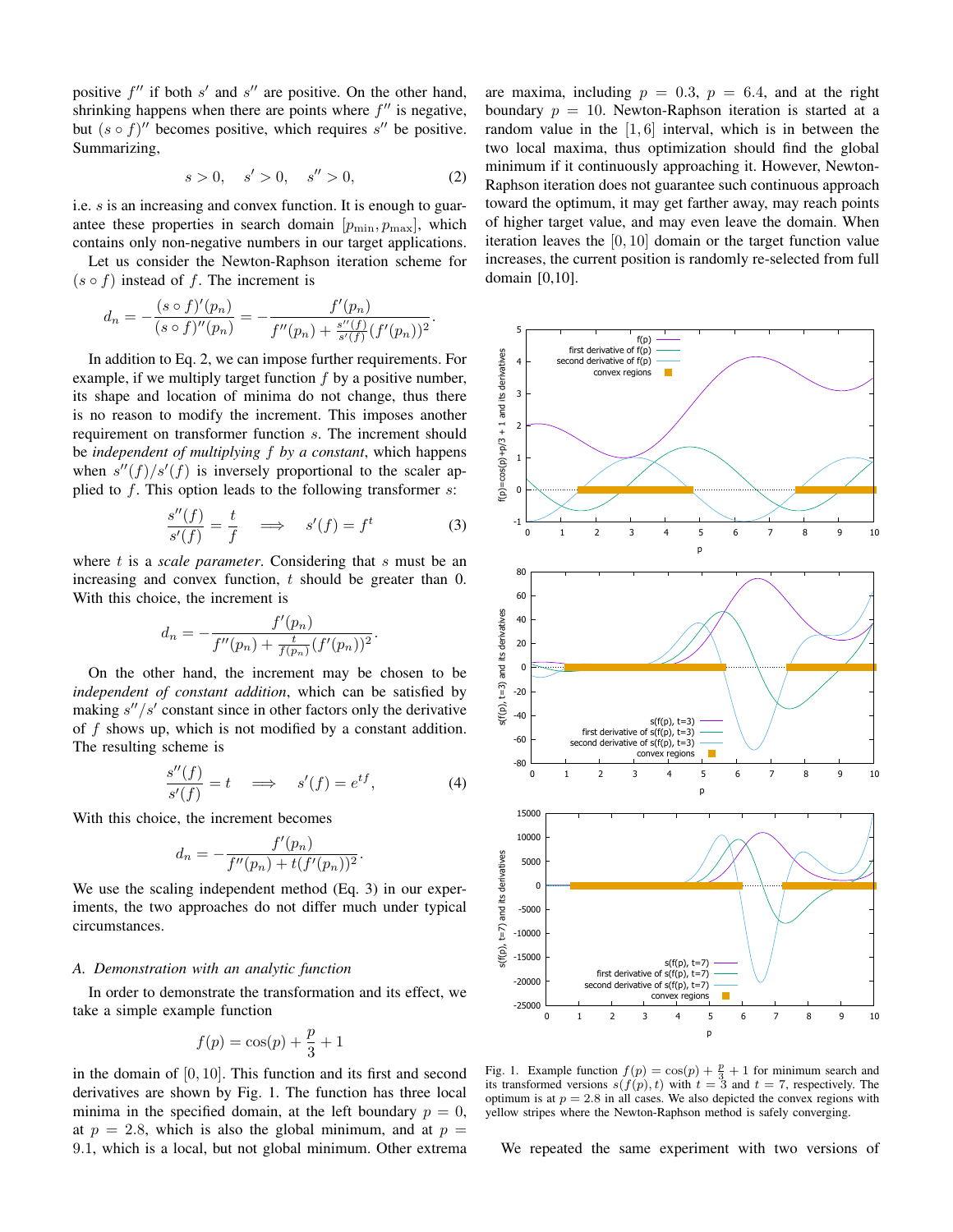transformer function  $s'(f) = f^t$ , when scale parameter t is set to 3 and 7, respectively. The effect of the target function transformation is shown by the lower plots of Fig. 1. Note the increase of the convex regions as t gets larger values.

The errors of the target function at the current location and at the optimum point are computed in different iteration steps, and these error estimates are averaged for a large, i.e.  $10^4$  number of runs of the randomly initialized optimization. The error curve is shown by Fig. 2. As a larger scale parameter means stronger shrinking of the concave regions, the probability of going into a wrong direction is smaller, and thus the probability of converging to a non-global minimum also gets smaller if the initial guess is in the attraction zone of the global minimum. Converging to non-global minimum prohibits the error from further reduction after the first 5-10 iteration steps. From this point of view, it is worth selecting a large scale parameter  $t$ , because it shrinks concave regions stronger. However, large scale parameters may have disadvantages as well. Recall that Newton's method finds the next guess using a local quadratic approximation, which means that the method converges quickly if the quadratic approximation is accurate and higher order derivatives can be ignored. By increasing  $t$ , higher order derivatives can be amplified and increment  $|d_n|$  is reduced when the function is convex, thus the convergence slows down in safe regions. This is why the error of  $t = 9$  is larger during the first few iteration steps and becomes better only later on.



Fig. 2. Error of the Newton-Raphson iteration applied to f and  $s(f(p), t)$ .

The disadvantage of the initial iteration speed can be reduced by the adaptive control of scale parameter  $t$ . We start with an initial value  $t = t_0$ , and t is halved when the error gets smaller and thus the proposal is accepted, and doubled in case of the error gets larger (Fig. 3).

## III. MULTI-VARIATE CASE

The proposed method can be generalized to multi-variate targets  $f(\mathbf{p})$  where variable  $\mathbf{p}$  is a vector of multiple elements. In higher dimensions, at point p the target function has an extremum if its gradient is zero. The extremum is a minimum if the Hessian is positive definite and a maximum if it is negative definite. If the Hessian is neither positive definite nor negative definite at a zero gradient point, then it is a saddle point.



Fig. 3. Error of the Newton-Raphson iteration applied to f and  $s(f(p), t)$ . Scale parameter  $t$  starts at  $t_0$  and is doubled when the next proposal is worse and halved when the next proposal has a smaller error.

Let us consider the second order approximation  $\hat{f}$  of  $f$ around current estimate  $p^{(n)}$ 

$$
f(\mathbf{p}) \approx \hat{f}(\mathbf{p}) = f(\mathbf{p}^{(n)}) + \mathbf{d}^T \cdot \mathbf{g} + \frac{1}{2} \mathbf{d}^T \cdot \mathbf{H} \cdot \mathbf{d},
$$

where  $\mathbf{d} = \mathbf{p} - \mathbf{p}^{(n)}$  is the increment, vector  $\mathbf{g} = \nabla f$  is the gradient, and matrix **H** is the Hessian at  $p^{(n)}$ :

$$
\mathbf{g}_P = \frac{\partial f}{\partial \mathbf{p}_P}(\mathbf{p}^{(n)}), \quad \mathbf{H}_{PQ} = \frac{\partial^2 f}{\partial \mathbf{p}_P \partial \mathbf{p}_Q}(\mathbf{p}^{(n)}).
$$

In the extremum of approximation  $\hat{f}$ , its gradient must be zero:

$$
\nabla \hat{f}(\mathbf{p}) = \mathbf{g} + \mathbf{H} \cdot \mathbf{d} = 0.
$$

Thus, to obtain increment d, the following system of linear equations must be solved:

$$
\mathbf{H} \cdot \mathbf{d} = -\mathbf{g}.
$$

Executing the same steps for  $s(f(\mathbf{p}))$ , we obtain a slightly modified system of linear equations for increment d:

$$
\left(\mathbf{H} + \frac{s''(f)}{s'(f)}\mathbf{g} \cdot \mathbf{g}^T\right) \cdot \mathbf{d} = -\mathbf{g}.
$$

Substituting the particular form of the scaling independent transformer  $s'(f) = f^t$ , we get

$$
\left(\mathbf{H} + \frac{t}{f}\mathbf{g} \cdot \mathbf{g}^T\right) \cdot \mathbf{d} = -\mathbf{g}.
$$
 (5)

Note that  $\frac{t}{f}$ **g** · **g**<sup>T</sup> is a positive definite matrix if f and t are positive and g is not zero. Let us examine the effect of the matrix modification on the Newton-Raphson iteration. This iteration has a fixed point where the increment is zero, i.e.  $d = 0$ . In such cases gradient g is also zero, thus the modified iteration can converge only to the extrema of f similarly to the original iteration. On the other hand, when  $t$  is large, the added matrix term dominates the original Hessian. This added term is a positive definite matrix with the exception of points where the gradient and consequently the added term are zero. Thus, we can convexify the target function almost everywhere except for the original extrema and their arbitrary small neighborhood.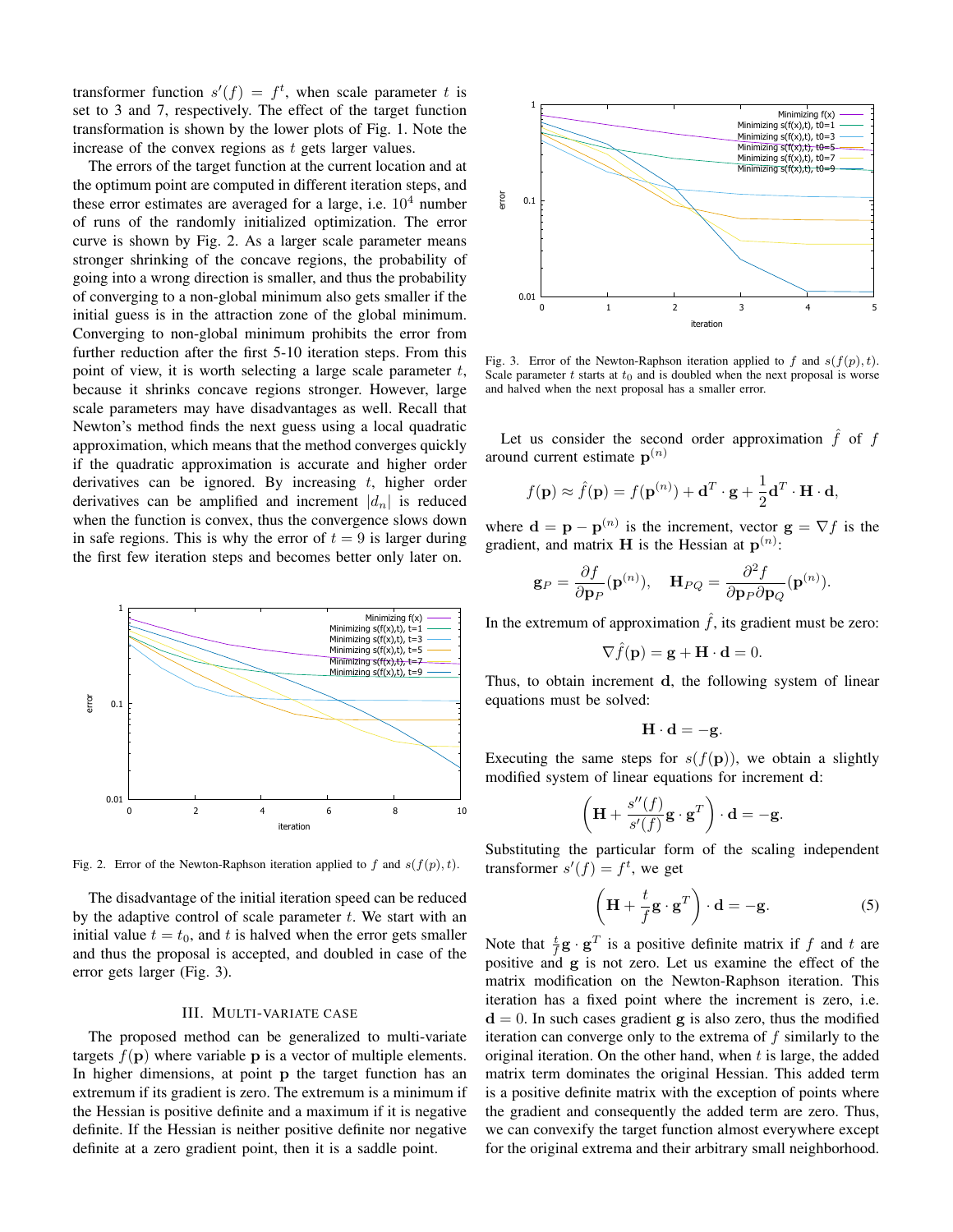## IV. APPLICATION IN DIRECT DYNAMIC PET RECONSTRUCTION

Dynamic tomography algorithms usually iterate two steps, the first executes forward and back projections in each frame, the second fits parameters  $\mathbf{p}_V$  of the radiotracer concentration function of pre-defined form  $\mathcal{K}(\mathbf{p}_V, t)$  in each voxel V. Thus, the number of fitting algorithm executions is equal to the product of the number of ML-EM iterations and voxels. Considering *compartmental models*, the algebraic form reflects the solution of the differential equation of radiotracer exchange between compartments [14], [15].

For example, a possible algebraic form for the two-tissue compartment model is:

$$
\mathcal{K}(\mathbf{p},t) = f_v C_w(t) + \left(\epsilon(t) \sum_{i=1}^n a_i e^{-\alpha_i t}\right) * C_p(t), \tag{6}
$$

where  $f_v \in [0, 1]$  is the unknown *fraction of blood* and  $C_W$ is the known or separately measured *total blood concentration function,*  $\epsilon(t)$  is the Heaviside step function, and kinetic parameters  $K_1, k_2, k_3, k_4$  and macro parameters, including *Uptake rate*  $K_i$  and *Volume distribution*  $V_D$ , can also be determined from fitted parameters  $a_1$ ,  $a_2$ ,  $\alpha_1$ ,  $\alpha_2$ :

$$
K_1 = \frac{a_1 + a_2}{1 - f_v}, \tag{7}
$$

$$
k_2 = \frac{a_1 \alpha_1 + a_2 \alpha_2}{a_1 + a_2}, \tag{8}
$$

$$
k_3 = \frac{a_1 a_2 (\alpha_1 - \alpha_2)^2}{(a_1 + a_2)(a_1 \alpha_1 + a_2 \alpha_2)}, \tag{9}
$$

$$
k_4 = \frac{\alpha_1 \alpha_2}{k_2}, \tag{10}
$$

$$
K_i = \frac{K_1 k_3}{k_2 + k_3},\tag{11}
$$

$$
V_D = \frac{K_1}{k_2} \left( 1 + \frac{k_3}{k_4} \right). \tag{12}
$$

Radiotracer isotopes randomly decay generating events in the detectors of the tomograph. An event is identified with the pair of involved detectors, called *LOR*, and the detection time. The measurement time is partitioned into intervals  $(t_F, t_{F+1})$ called *frames*.

Using concentration function  $\mathcal{K}(\mathbf{p}_V, t)$  for voxel V represented by parameter vector  $\mathbf{p}_V$ , the expected number of decays of this voxel in frame  $F$  is

$$
\tilde{x}_F(\mathbf{p}_V) = \int_{t_F}^{t_{F+1}} \mathcal{K}(\mathbf{p}_V, t) e^{-\lambda t} dt.
$$
 (13)

Parameter  $\lambda$  defines the decay rate of the radiotracer.

We use the maximum-likelihood estimator to obtain unknown voxel parameters  $\mathbf{p}_V$ , i.e. determine that parameter set which maximizes the likelihood of the measured events. This leads to the following non-linear equations for every voxel [5], [8]:

$$
f_P(\mathbf{p}_V) = \sum_F \frac{\partial \tilde{x}_F}{\partial \mathbf{p}_{V,P}} \left( \frac{x_{V,F}}{\tilde{x}_F(\mathbf{p}_V)} - 1 \right) = 0. \tag{14}
$$

This equation contains the expected number of decays  $\tilde{x}_F$  in frame  $F$  of voxel  $V$  as defined by Eq. (13), its derivatives with respect to the unknown voxel parameters, and its forward and back projection with system matrix  $A_{L,V}$ :

$$
x_{V,F} = \tilde{x}_F(\mathbf{p}_V) \cdot \frac{\sum_L \mathbf{A}_{L,V} \frac{y_{L,F}}{\sum_{V'} \mathbf{A}_{L,V'} \tilde{x}_F(\mathbf{p}_{V'})}}{\sum_L \mathbf{A}_{L,V}}.
$$

Note that  $x_{V,F}$  depends on the parameter vectors of all voxels. Taking  $x_{V,F}$  from the previous iteration [5], [8], which is similar to the one-step-late strategy, equations of different voxels become independent and we solve a curve fitting separately in each voxel. Because of this, we omit subscript  $V$  in the equations from now on.

We can realize that the non-linear equations (Eq. (14)) for different elements of the parameter vector form the gradient of the following scalar function, which looks like a Kullback-Leibler divergence:

$$
\frac{\partial \tilde{x}_F}{\partial \mathbf{p}_P} \left( \frac{x_F}{\tilde{x}_F(\mathbf{p})} - 1 \right) = \frac{\partial}{\partial \mathbf{p}_P} \left( \tilde{x}_F(\mathbf{p}) - x_F \log(\tilde{x}_F(\mathbf{p})) \right).
$$

The drawback of this option is that the Kullback-Leibler divergence is not a distance measure, and it does not give zero for a perfect fit, but can be either positive or negative. Thus, we use the difference of the Kullback-Leibler divergences of the current and the perfect fits:

$$
f_{KL}(\mathbf{p}) = \sum_{F} \tilde{x}_F(\mathbf{p}) - x_F \log(\tilde{x}_F(\mathbf{p})) - x_F + x_F \log(x_F).
$$
\n(15)

To find the optimum, the Newton-Raphson iteration solves the following linear system for step d:

$$
\mathbf{H} \cdot \mathbf{d} = \mathbf{g} \tag{16}
$$

where

$$
\mathbf{H}_{P,Q} = \sum_{F} \frac{\partial \tilde{x}_F}{\partial \mathbf{p}_P} \frac{x_F}{\tilde{x}_F^2(\mathbf{p})} \frac{\partial \tilde{x}_F}{\partial \mathbf{p}_Q} - \frac{\partial^2 \tilde{x}_F}{\partial \mathbf{p}_P \partial \mathbf{p}_Q} \left( \frac{x_F}{\tilde{x}_F(\mathbf{p})} - 1 \right),
$$

$$
\mathbf{g}_P = \sum_{F} \frac{\partial \tilde{x}_F}{\partial \mathbf{p}_P} \left( \frac{x_F}{\tilde{x}_F(\mathbf{p})} - 1 \right).
$$
(17)

To convexify the target function based on Eq. 5, we solve the following modified equation:

$$
\left(\mathbf{H} + \frac{t}{f_{KL}}\mathbf{g}^T \cdot \mathbf{g}\right) \cdot \mathbf{d} = \mathbf{g}.
$$
 (18)

In the result section, we use the Levenberg-Marquardt algorithm for comparison, which is a popular choice for fitting. The Levenberg-Marquardt method was proposed for leastsquare function fitting. However, Eq. (14) is not equivalent to least-square fitting since it would minimize the absolute error between the data points and the fitted function, while Eq. (14) can be interpreted as the minimization of the relative error. Such problems can be attacked by replacing the  $1/\tilde{x}_F$  term in Eq. (14) by its Taylor's expansion [8]:

$$
\frac{1}{\tilde{x}_F(\mathbf{p}^* + \mathbf{d})} \approx \frac{1}{\tilde{x}_F(\mathbf{p}^*)} + \sum_{Q} \frac{\partial 1/\tilde{x}_F}{\partial \mathbf{p}_Q} \mathbf{d}_Q \qquad (19)
$$

$$
= \frac{1}{\tilde{x}_F(\mathbf{p}^*)} - \frac{1}{\tilde{x}_F^2(\mathbf{p}^*)} \sum_{Q} \frac{\partial \tilde{x}_F}{\partial \mathbf{p}_Q} \mathbf{d}_Q
$$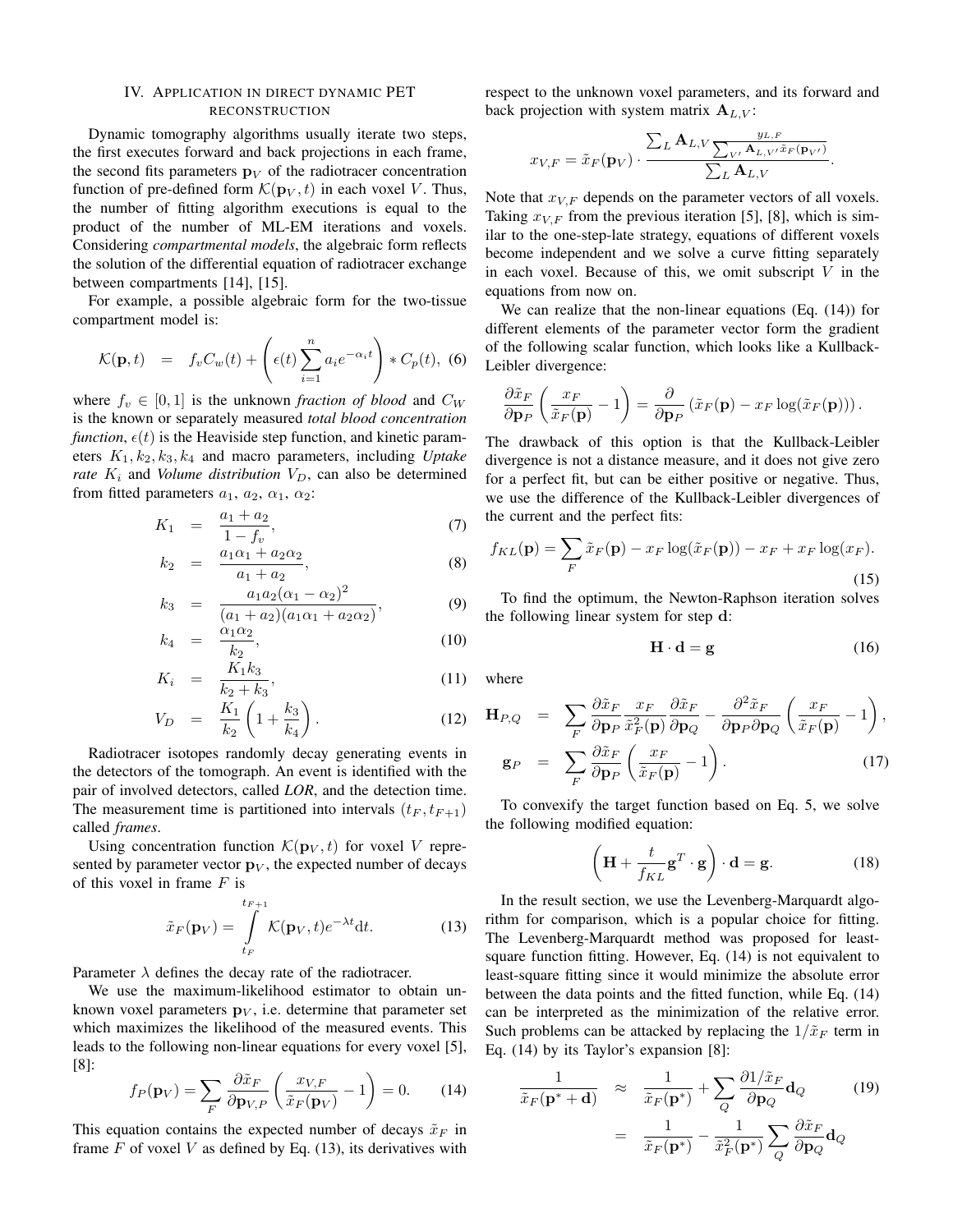where  $\mathbf{p}^*$  is the current estimate and  $\mathbf{d} = \mathbf{p} - \mathbf{p}^*$  is the offset. With this substitution, we get a linear system of equations for the unknown offset

$$
\mathbf{F} \cdot \mathbf{d} = \mathbf{g} \tag{20}
$$

where

$$
\mathbf{F}_{P,Q} = \sum_{F} \frac{\partial \tilde{x}_F}{\partial \mathbf{p}_P} \frac{x_F}{\tilde{x}_F^2(\mathbf{p})} \frac{\partial \tilde{x}_F}{\partial \mathbf{p}_Q},
$$
\n
$$
\mathbf{g}_P = \sum_{F} \frac{\partial \tilde{x}_F}{\partial \mathbf{p}_P} \left( \frac{x_F}{\tilde{x}_F(\mathbf{p})} - 1 \right).
$$
\n(21)

To make the iteration more robust and similar to gradient search when we are farther from the solution, the concept of the Levenberg-Marquardt method can be applied, which emphasizes the diagonal of the matrix with an automatically controlled parameter  $\nu$ 

$$
\mathbf{F}^{LM} = \mathbf{F} + \text{diag}(\mathbf{F})\nu
$$

where  $\nu$  is increased if the error gets larger in this subiteration step and decreased otherwise.

#### V. RESULTS

To examine the proposed methods, we use a brain phantom segmented to white matter, gray matter, blood, and air (Fig. 4).



Fig. 4. 2D tomograph model: The detector ring contains 200 detector crystals and each participates in 99 LORs connecting this crystal to crystals being in the opposite half circle. The voxel array to be reconstructed is in the middle of the ring and has  $32 \times 32$  resolution, i.e. 1024 voxels.

To examine the proposed methods, we use a 2D phantom [16] (Fig. 4) and reconstruct the activity curves of a 2D brain model.

#### *A. Reconstruction of the parameters of Fig. 4*

In the first set of experiments, we reconstruct the macroparameter images for the set of microparameters shown in Fig. 4. The total number of hits during the 10 sec long measurement time is 1.1 million. The measurement time is decomposed to  $N_F = 30$  uniform frames. We use the two-tissue compartment model for fitting. The blood input function follows the *Feng's model* [17]

$$
C_p(t) = \epsilon(t) \left( A_1 t e^{-\beta_1 t} + \sum_{j=2}^4 A_j \left( e^{-\beta_j t} - e^{-\beta_1 t} \right) \right)
$$

with  $A_1 = 200, A_2 = 100, A_3 = 50, A_2 = 20, \beta_1 = 1.5, \beta_2 =$  $0.5, \beta_3 = 0.1, \beta_4 = 1.$ 

We have executed 10 ML-EM iterations. The proposed method is compared to the original Newton-Raphson iteration and also to the Levenberg-Marquardt method. The reconstructions are depicted by Figure 5 showing the reconstructed macro-parameter images.

## *B. Random system reconstruction*

In the second round of experiments, the measured data are obtained with simulation when kinetic microparameters  $k_1, \ldots, k_4$  are selected randomly from the [0.02, 2] interval. The measurement time is decomposed to  $N_F = 20$  frames. We have reconstructed 35 random models with 10 iterations using the classical Newton-Raphson iteration, Levenberg's method, and the proposed convexification algorithm. We turned off all regularization methods.



Fig. 5. Reconstructions of kinetic macro parameters Volume distribution  $V_D$ ,  $K_1$ , and  $K_i$ .

Table I shows the averages and standard deviations of reconstruction errors for the three compared methods and for different number of frames. The convexified method provides the lowest error values.

Fig. 6 compares the reconstructed and the ground truth macroparameters  $V_D$  in white matter and gray matter for the compared three methods. We can observe that the average distance from the ideal line of slope 1 gets smaller, thus the convexified approach provides more robust fitting.

## VI. CONCLUSIONS

This paper proposed a function transformation to help Newton-Raphson iteration converge to the minimum. The transformation does not modify the locations of the extrema, but shrinks those regions where Newton-Raphson iteration would propose a sample that gets farther from the optimum. We applied the method to emission tomography reconstruction and